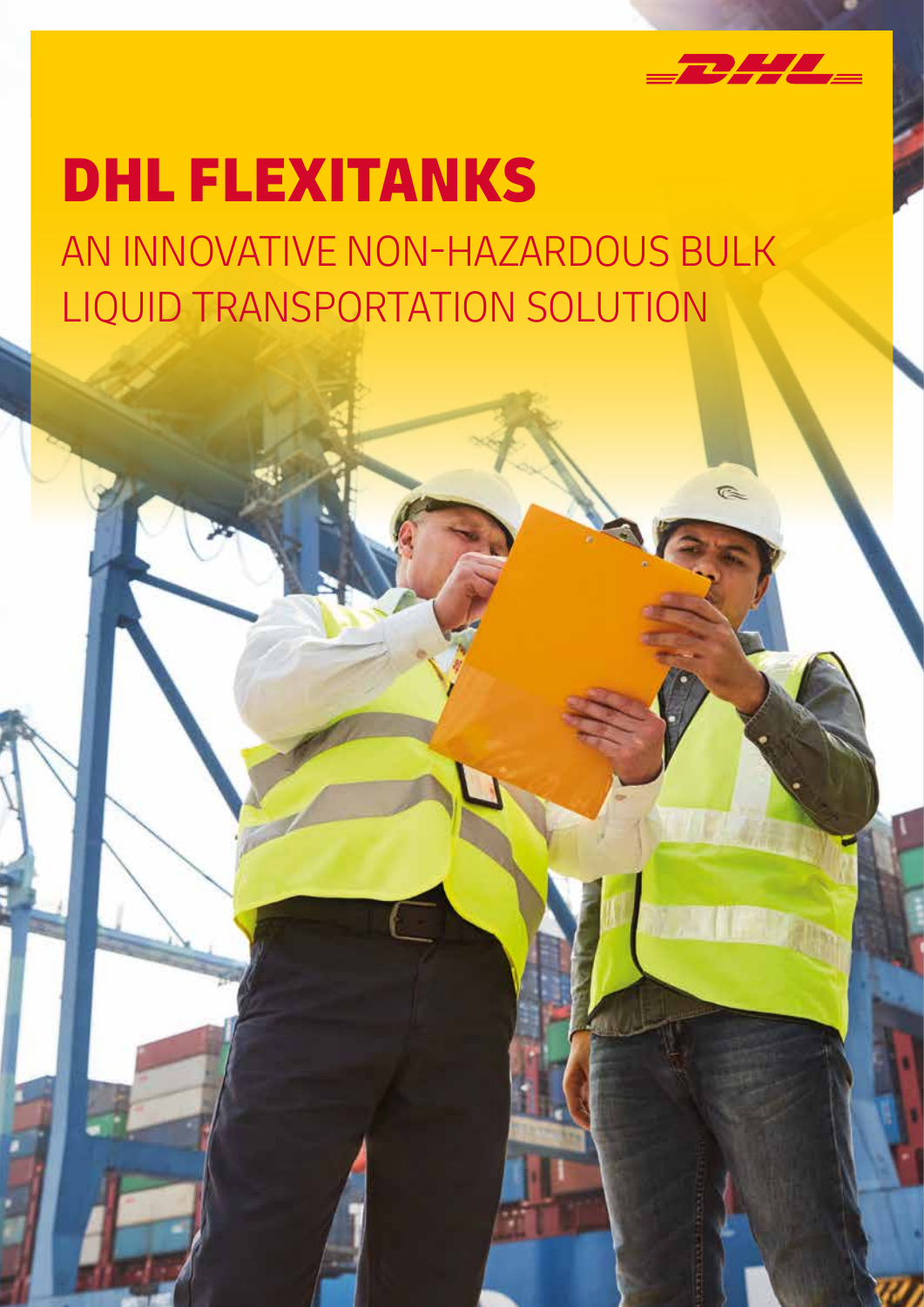# SIMPLIFIED TRANSPORTATION FOR BULK NON-HAZARDOUS LIQUIDS

DHL Flexitanks consist of **a bag in a box that forms a tank in a container**. DHL Flexitanks are a **multi-layer bladder** designed to fit into a 20 foot standard ocean container, effectively turning it into the equivalent of an ISO Tank container for the transportation of bulk, non-hazardous liquids. It is an excellent alternative to ISO tanks, IBC totes and drums. By the use of a Flexitank in a 20ft Dry Van container, the payload increases by 30% in comparison with drums and IBC's.

DHL Flexitanks offer a safe, streamlined, and more environmentally friendly way of reducing transportation costs for non-hazardous liquids. DHL's Flexitank solutions overcome the problems associated with traditional methods of shipping non-hazardous liquids in large volumes.

#### KEY FEATURES YOUR BENEFITS

#### **Multi-layer bladder**

that holds up to 24,000 liters and fits into a standard 20ft ocean freight container

**Safe, streamlined and more environmentally friendly** way of reducing transportation costs for non-hazardous liquids

**First class coverage** provided at a minimum of \$5 million per single Flexitank

**Recyclable** product that is single use only

Our **experienced central dedicated team** can identify the correct Flexitank for you

We have a **strong partnership with SGS**, the world's leading inspection, verification, testing and certification company on a worldwide basis. SGS provides the Flexitank expertise, quality control and Flexitank fitting

**Minimize freight charges**, as you will only pay one-way international freight cost, since there is no need to return the Flexitank

**Enjoy an all-inclusive service**, as DHL offers a complete Flexitank service, from selling and fitting the Flexitank to handling end-to-end logistics

#### **Reduce your cleaning costs and 'GoGreen'**

with Flexitanks that can either be disposed or recycled, eliminating expensive cleaning procedures that harm the environment

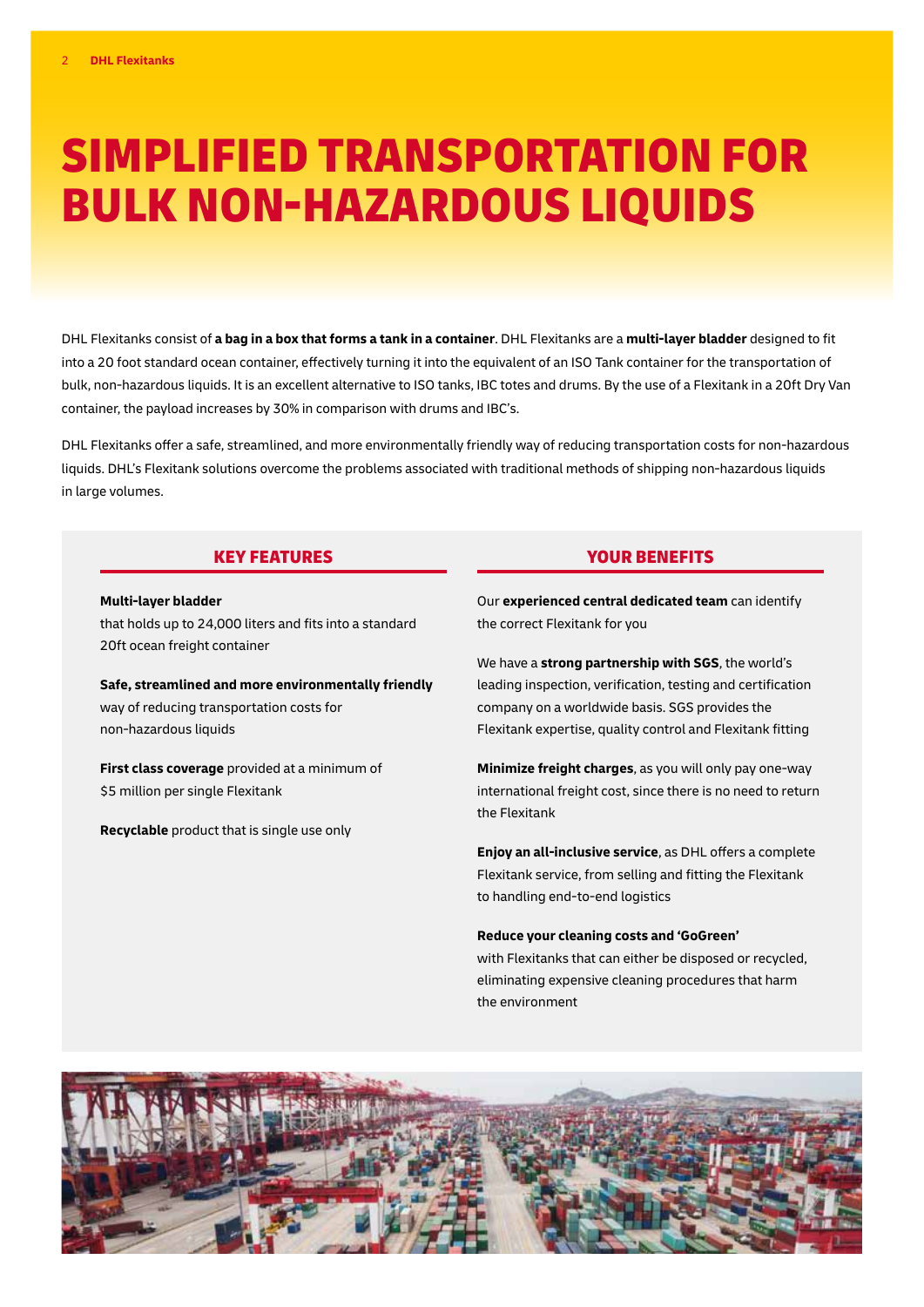# THE DHL FLEXITANK SOLUTION

## **HOW** DHL FLEXITANKS WORK

- **1.** Depending on the region and specific customer needs, we source Flexitanks from SGS and our leading suppliers across the globe. We have a strong partnership with SGS on a worldwide basis. SGS provides the Flexitank expertise, quality control and Flexitank fitting
- 2. A suitable container is selected, and the Flexitank fitted at a location (your site, a DHL location, or selected DHL fitting depot at the port) to meet your specific shipping needs. Cargo is collected from your site and transported via road or rail to the port of export
- **3.** The Flexitank-fitted container is shipped to its destination using our ocean freight services
- 4. Customs clearance is obtained at the shipment's destination
- 5. Cargo is loaded and shipped via road or rail to its final destination
- 6. A Flexitank is a single use product. It can be disposed or recycled by DHL or ours partners



## DHL FLEXITANK STANDARD KIT COMPONENTS





Ball Valve



Cardboard Lining





Flexitank Bag